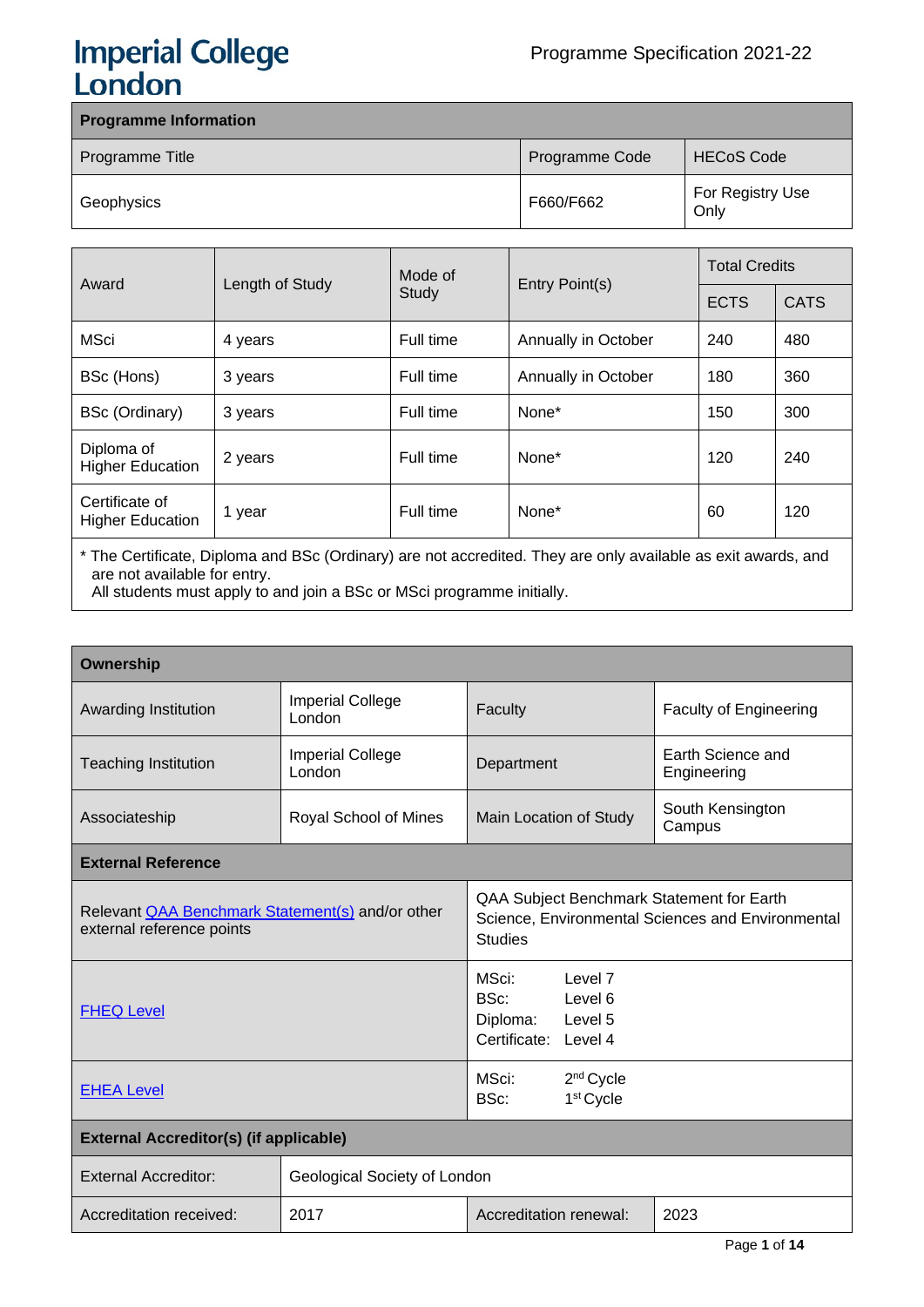| <b>Collaborative Provision</b>           |                    |                                                   |                       |  |
|------------------------------------------|--------------------|---------------------------------------------------|-----------------------|--|
| Collaborative partner                    | Collaboration type | Agreement effective<br>date                       | Agreement expiry date |  |
| N/A                                      | N/A                | N/A                                               | N/A                   |  |
| <b>Specification Details</b>             |                    |                                                   |                       |  |
| Programme Lead                           |                    | Dr Mark Sutton, Director of Undergraduate Studies |                       |  |
| Student cohorts covered by specification |                    | 2021-22 entry                                     |                       |  |
| Date of introduction of programme        |                    | October 2019                                      |                       |  |
| Date of programme specification/revision |                    | October 2021                                      |                       |  |

## **Programme Overview**

As a geophysicist, you will study the Earth, learning about the physical and chemical processes that drive the evolution and structure of its interior, the oceans and atmosphere that sculpt and alter its surface, the rocks, minerals and fluids of which it is composed, and the other planets, moons and asteroids to which it is closely related. Geophysicists seek to understand the Earth and other planets through observation and experiment, and to build their understanding upon fundamental scientific principles using interdisciplinary skills in physics, chemistry, mathematics, computing and engineering.

Geophysics deals with profound processes, some of which happen over many millions of years and over thousands of kilometres, and others of which can happen in a small area over a short time but that can nonetheless transform an entire region or even the entire planet, with permanent consequences. As a geophysicist, you will come to understand earthquakes and volcanoes, how and why the solid interior of the Earth flows as if it were a fluid, how the Earth was formed and when it will be destroyed, why the continents move around and how great mountain chains are formed, modified and destroyed, where to find fossil fuels and useful minerals, what is likely to happen to the climate and the biosphere if we are careless in their exploitation, and how and why Earth, Venus and Mars are at once so similar and so different.

An essential part of geophysics is the study of rocks and structures deep in the Earth, using observations and experiments made at the surface, from satellites, or down boreholes. Here, the geophysicist's aim is to unravel the three-dimensional evolution of a portion of the Earth through time using geophysical observations and sound physics. This always requires skill, experience, insight and a good theoretical model; it often also requires large computers and sophisticated computer algorithms. If you want to become a skilled geophysicist, you will be proficient in maths and physics, and be interested in understanding how the Earth works and in unravelling the physical processes that drive it. You will also find that the generic transferable skills that geophysical data analysis requires – for example learning to make appropriate inferences from incomplete and inconsistent data – are in high demand across a wide range of careers, including those that require accurate decision-making using inadequate real-world information.

The first two years of the programme will prepare you for a major independent project in which you will work up several geophysical datasets to reach your own independent conclusions. Among other resources, this project will use data that you and your fellow students have acquired on a geophysical field trip at the end of year two; this is currently run in the mountains of Cyprus but has previously run in the Moroccan desert and may move to a new location in future years. In preparation for this project, you will learn the skills required in formal lectures, in detailed supervised practical classes, and in the field. You will also learn the necessary supporting mathematics, physics, chemistry and geochemistry, geology, computer programming and computer applications, and larger-scale Earth and planetary science.

In the third year, you will complete your independent project, and select more advanced and diverse topics from among a wide range of elective modules. These electives vary from year to year, but always include a mixture of geophysical, geochemical, geological, geo-environmental and planetary modules. In the fourth year, MSci students undertake a major research project, dedicating an entire term to this intensive assignment. Projects are undertaken in close collaboration with world-leading research groups in geoscience, and tackle significant questions, datasets and problems in core geophysics, but that can also be in planetary or environmental geoscience, in geology or geochemistry, or in engineering, industrial and applied applications of geophysics. The fourth year of the MSci programme will take you to the edges of human knowledge in some areas of geoscience, and will involve you directly in trying to push back those boundaries.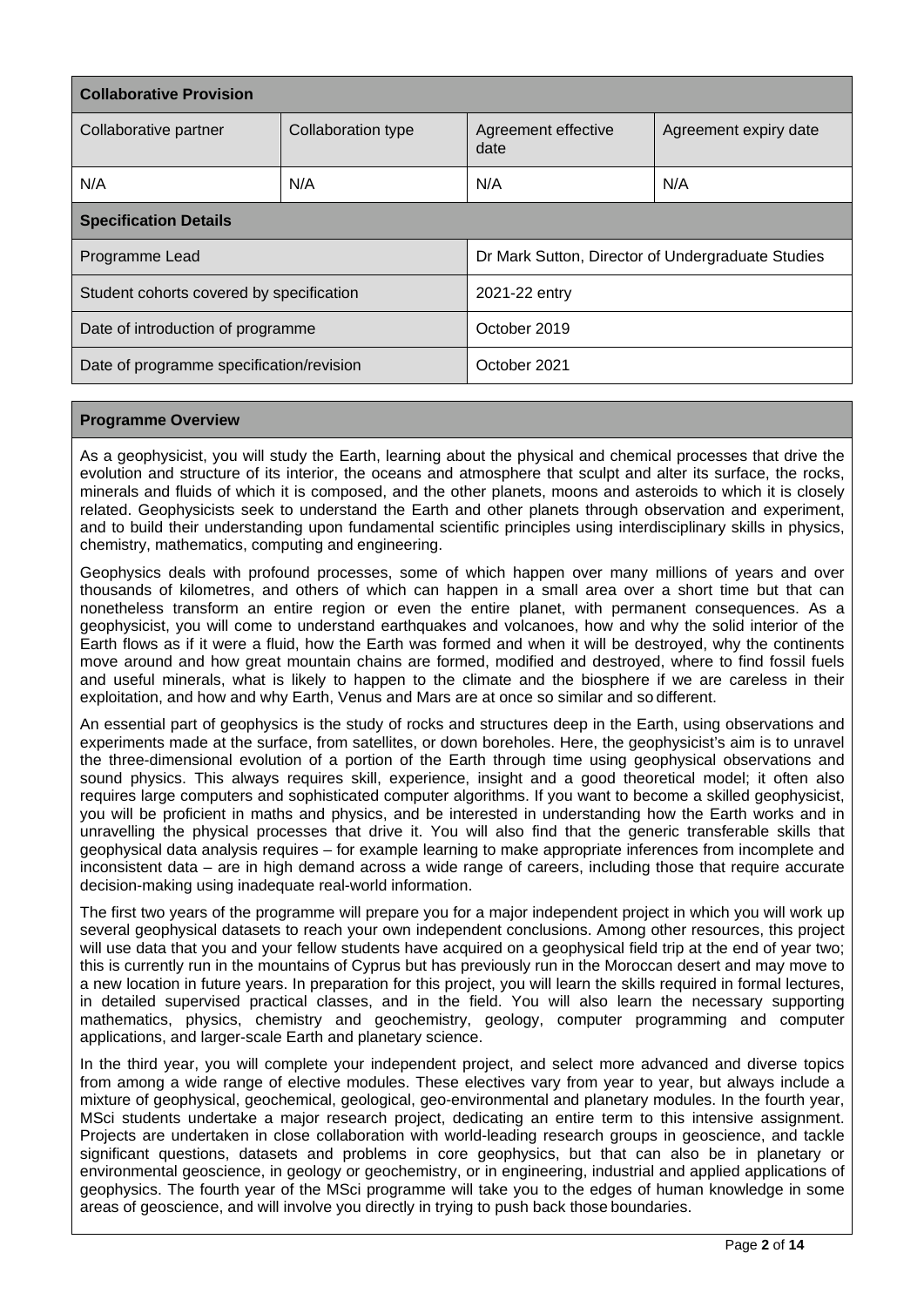The Department of Earth Science and Engineering runs a relatively small undergraduate programme with an intake of around 80 students per year. This small size, together with the travel, adventure and challenge of fieldwork, and the close supervision and interaction that is typically encountered during collaborative practical work in the classroom, means that Geophysics students forge a strong sense of community and professional identity at Imperial, and you are likely to build life-long bonds with your class mates and your teachers. We are a hybrid department, populated by both engineers and scientists; while our degrees are primarily sciencebased, we engage our engineers actively within the undergraduate programme to engender within our science graduates an understanding of engineering principle, ethos and practice. On graduation, you will join a wellconnected and extended family of former graduates from the Royal School of Mines that extends into all corners of the world, and that is represented within almost every major international company and organisation that operates within earth science and engineering.

### **BSc vs MSci**

We offer both three year and four year programmes in Geophysics. Three year programmes lead to the BSc Honours degree and four year programmes lead to the MSci (Master in Science) degree. You will gain independent project and fieldwork experience in both the BSc and MSci programmes; the MSci programme, however, provides greater depth and breadth in both, and additionally provides you with the opportunity to take more elective modules and hence increase your breadth of subject-knowledge.

#### **Transferring between programmes**

The wider Geoscience programme is constructed such that MSci and BSc Geophysicists who are appropriately qualified, can readily transfer to other geoscience BSc or MSci degree programmes including Earth and Planetary Science, Geology, and Earth Science. This last programme is designed specifically for students who are unable, or do not wish, to undertake the full fieldwork programme that is required for accreditation within the Geophysics degree. You must normally transfer to a Geology degree no later than January of your first year. You must normally transfer to an Earth and Planetary Science or Earth Science degree no later than January of your second year.

#### **Learning Outcomes**

Upon successful completion of four years of study (leading to the award of an MSci for students graduating after four years), a typical Geophysics graduate will be able to:

- Demonstrate mastery of the terminology of geophysics, geochemistry and geology.
- Demonstrate a comprehensive knowledge of the principal characteristics and histories of the interior, surface and climate of the Earth, the methods used to ascertain these characteristics, and the physical, chemical and geological processes that explain them.
- Use effectively the principal techniques and theories of mathematics, physics, chemistry, engineering and computer programming to problems and processes in earth and planetary science.
- Provide quantitative, mathematically based, explanations and descriptions of the major dynamical processes that drive plate tectonics and associated phenomena.
- Synthesise observations, evidence and theory across different areas of earth and planetary science, recognising and explaining similarities and differences between different regions, times, planets and processes.
- Demonstrate a high-level of professional skill in written, verbal and online technical communication, engaging and persuasive presentation, problem solving and project management.
- Demonstrate confidence and accuracy in acquiring, evaluating, processing, interpreting, modelling and inverting geophysical and remote-sensing datasets, including the analysis of their accuracy and uncertainties.
- Work independently, evaluate progress, and report technical observations, methods and conclusions effectively.
- Evaluate geological, geophysical, geochemical and remote sensing data.
- Demonstrate awareness of societal and industrial needs, practical engineering solutions to real-world problems, and environmental and human impact in relation to geoscience.
- Discuss with confidence the theories, principles, and outstanding controversies for major processes, phenomena and observations within earth science.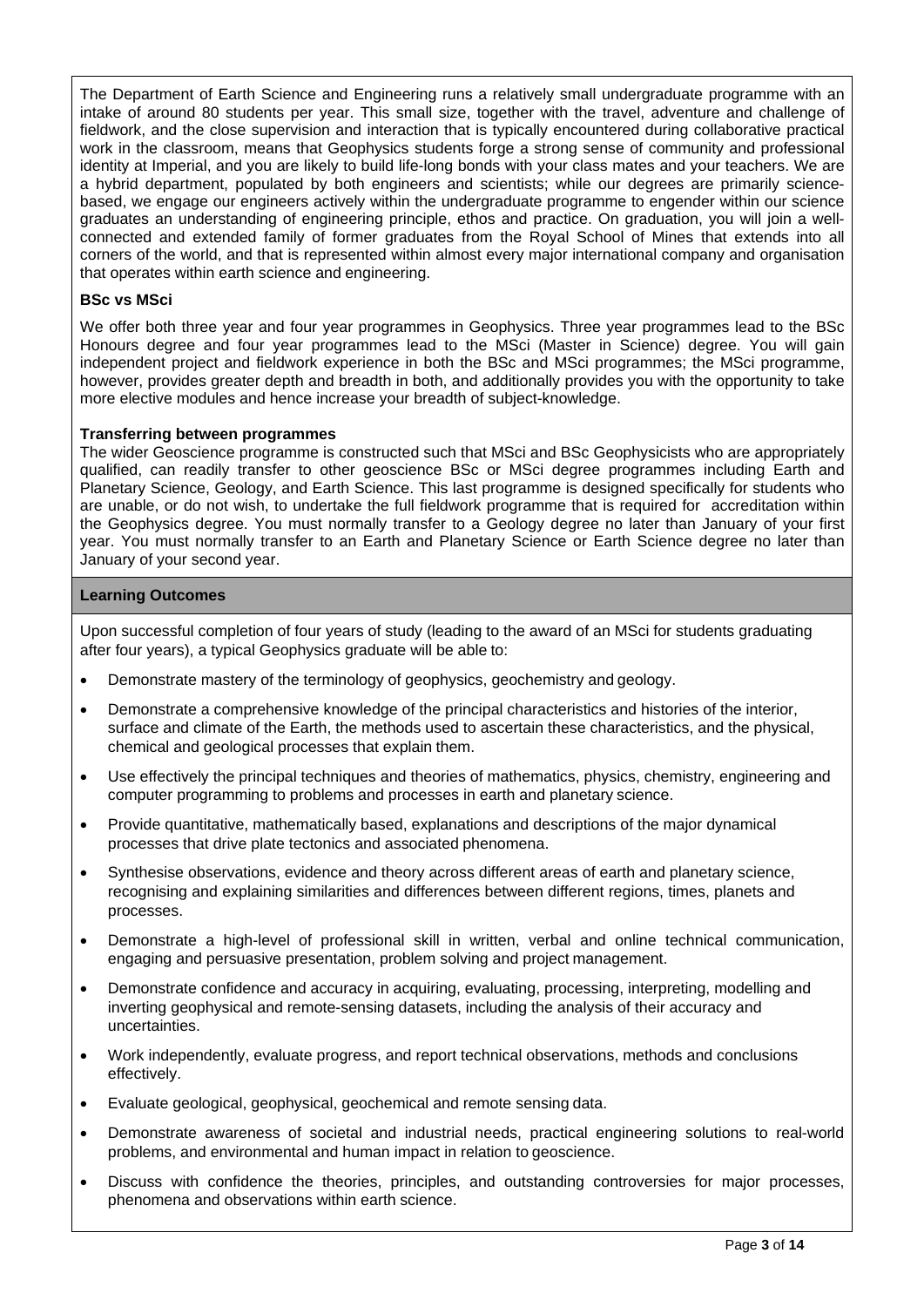- Describe the principal characteristics of the terrestrial planets, major moons and minor bodies in the Solar System, their interiors and motion, and the physical processes that govern these characteristics.
- Describe and explain how major earth resources are generated, their global distribution and characteristics, and the methods that can be used for their discovery and exploitation.
- Demonstrate mastery of at least one advanced geophysical technique for acquiring, generating, analysing, evaluating or challenging observations or theory within earth and planetary science.
- Conceive, design, execute, critique, revise, document and present an original research project.
- Synthesise original scientific literature extending into active research areas at the boundaries of the subject.
- Analyse major unsolved questions within earth science, understanding their history, context and importance, and display confidence in formulating, evaluating and advancing well-argued opinions on how these questions might be resolved.

Upon successful completion of three years of study (leading to the award of a BSc for students graduating after three years), a typical Geophysics graduate will be able to:

- 1. Demonstrate mastery of the terminology of geophysics, geochemistry and geology.
- 2. Demonstrate a comprehensive knowledge of the principal characteristics and histories of the interior, surface and climate of the Earth, the methods used to ascertain these characteristics, and the physical, chemical and geological processes that explain them.
- 3. Use effectively the principal techniques and theories of mathematics, physics, chemistry, engineering and computer programming to problems and processes in earth and planetary science.
- 4. Provide quantitative, mathematically based, explanations and descriptions of the major dynamical processes that drive plate tectonics and associated phenomena.
- 5. Synthesise observations, evidence and theory across different areas of earth and planetary science, recognising and explaining similarities and differences between different regions, times, planets and processes.
- 6. Demonstrate a high-level of professional skill in written, verbal and online technical communication, engaging and persuasive presentation, problem solving and project management.
- 7. Demonstrate confidence and accuracy in acquiring, evaluating, interpreting and modelling geophysical and remote-sensing datasets
- 8. Work independently, evaluate progress, and report technical observations, methods and conclusions effectively.
- 9. Evaluate geological, geophysical, geochemical and remote sensing data.
- 10. Demonstrate awareness of societal and industrial needs, practical engineering solutions to real-world problems, and environmental and human impact in relation to geoscience.
- 11. Discuss with confidence the theories, principles, and outstanding controversies for major processes, phenomena and observations within earth science.
- 12. Describe the principal characteristics of the terrestrial planets, major moons and minor bodies in the Solar System, their interiors and motion, and the physical processes that govern these characteristics.
- 13. Describe and explain how major earth resources are generated, their global distribution and characteristics, and the methods that can be used for their discovery and exploitation.

Upon successful completion of two years of study (leading to the award of a Diploma for students exiting after two years), a typical student will be able to:

- 1. Demonstrate accuracy in their use of the terminology of geoscience.
- 2. Demonstrate a good knowledge of the principal characteristics of the interior, surface and biosphere of the Earth, their histories, and the physical and geological processes that explain these characteristics.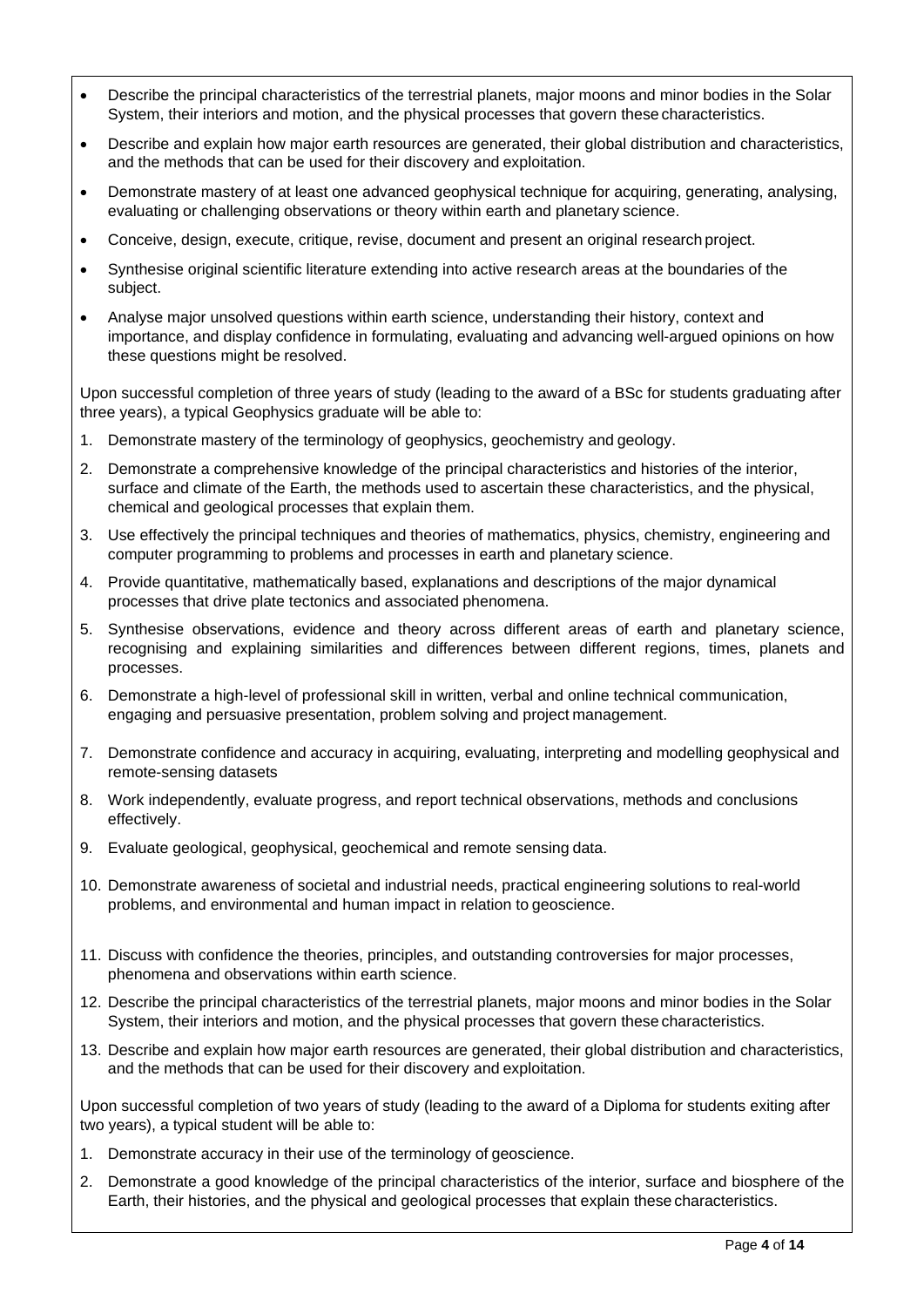- 3. Apply the principal techniques and theories of mathematics, physics, chemistry, engineering and computer programming to geoscience.
- 4. Provide quantitative explanations and descriptions of the major dynamical processes that drive plate tectonics and associated phenomena.
- 5. Explain accurately the methods used to make observations about the surface and interior of the Earth, and be able to report the principal results produced by these methods.
- 6. Write accurately about technical subjects and about geoscience. Demonstrate accuracy in evaluating and interpreting geophysical and remote-sensing datasets.
- 7. Demonstrate accuracy in evaluating and interpreting geophysical and remote-sensing datasets.
- 8. Work independently, evaluate progress, and report technical observations, methods and conclusions effectively.
- 9. Evaluate geological, geophysical, geochemical and remote sensing data.
- 10. Demonstrate awareness of societal and industrial needs, practical engineering solutions to real-world problems, and environmental and human impact in relation to geoscience.

Upon successful completion of one year of study (leading to the award of a Certificate for students exiting after one year), a typical student will be able to:

- 1. Demonstrate familiarity with the terminology of geoscience.
- 2. Describe the principal characteristics of the interior and surface of the Earth, and the physical and geological processes that explain these characteristics.
- 3. Apply mathematics, physics, chemistry and computer programming to problems in geoscience.
- 4. Explain the concepts of plate tectonics, isostasy and heat transport in the Earth.
- 5. Outline some of the methods used to make observations about the surface and interior of the Earth, and be able to report the main results produced by these methods.
- 6. Write accurately about technical subjects and about geoscience.

The Imperial Graduate Attributes are a set of core competencies which we expect students to achieve through completion of any Imperial College degree programme. The Graduate Attributes are available at: [www.imperial.ac.uk/students/academic-support/graduate-attributes](http://www.imperial.ac.uk/students/academic-support/graduate-attributes)

## **Entry Requirements**

|                              | <b>A-level</b>                                                                                                                                   |
|------------------------------|--------------------------------------------------------------------------------------------------------------------------------------------------|
|                              | A minimum of AAA overall or equivalent.                                                                                                          |
|                              | Normally to include a minimum of A in Mathematics and A in Physics.                                                                              |
|                              | General Studies and Critical Thinking are not accepted.                                                                                          |
| Academic Requirement         | <b>International Baccalaureate</b>                                                                                                               |
|                              | A minimum of 38 points overall.                                                                                                                  |
|                              | To include a minimum of 6 in Mathematics and Physics at higher level.                                                                            |
|                              | For further information on entry requirements, please go to<br>https://www.imperial.ac.uk/study/ug/apply/requirements/ugacademic/                |
| Non-academic Requirements    | None                                                                                                                                             |
| English Language Requirement | <b>Standard requirement</b><br>Please check for other <b>Accepted English Qualifications</b>                                                     |
| Admissions Test/Interview    | All short-listed candidates are invited for interview. Interviews normally<br>take place within the Department at Imperial College on Wednesdays |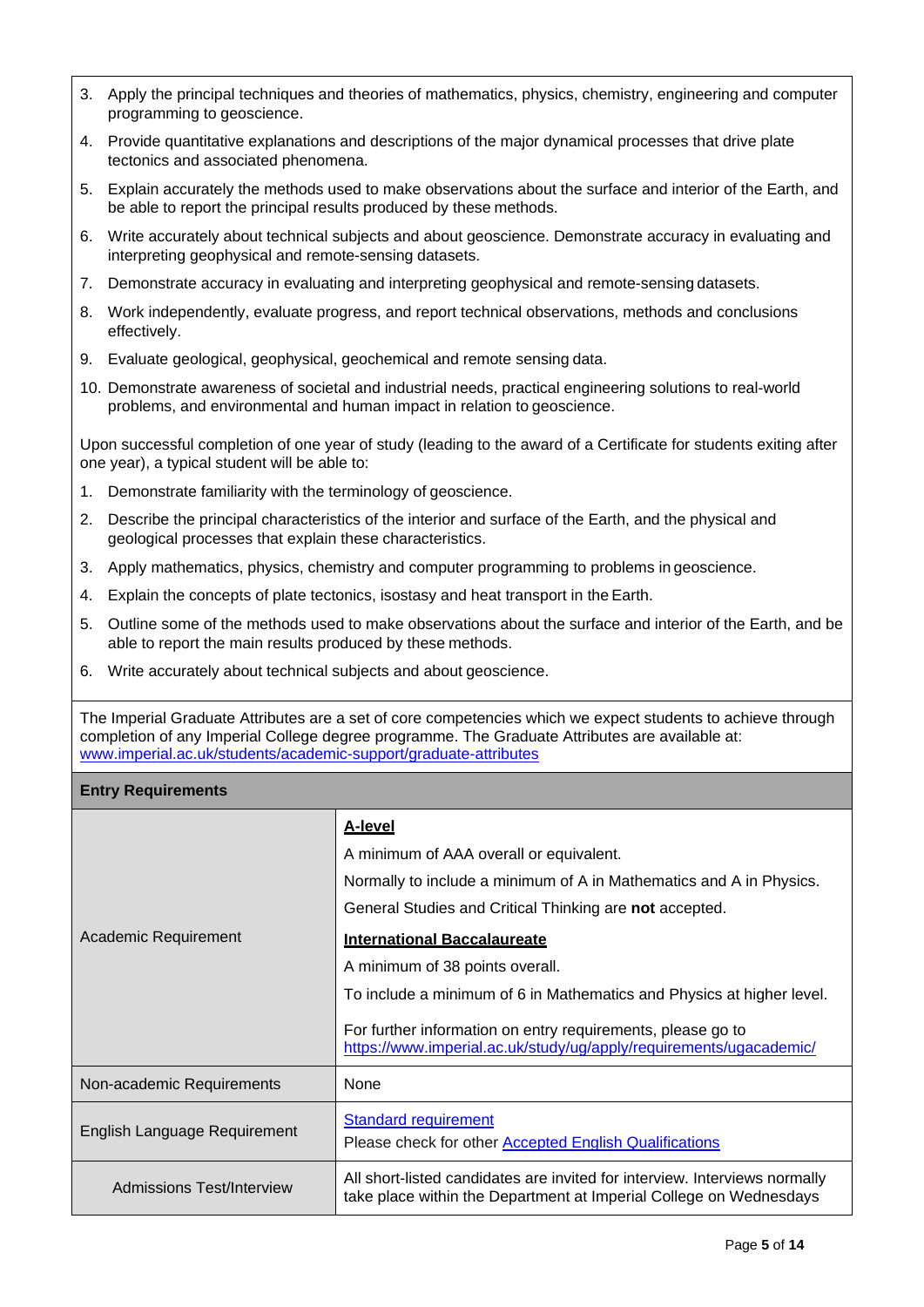|                                                                      | between October and March.<br>During the interview visit, students meet key members of staff, and have<br>a 30-minute one-to-one interview; existing undergraduates on the<br>programme show prospective students around the department. Both<br>staff and students are on hand during the day to answer questions<br>about the programme, the Department, the College, and life as a<br>student in London. |
|----------------------------------------------------------------------|-------------------------------------------------------------------------------------------------------------------------------------------------------------------------------------------------------------------------------------------------------------------------------------------------------------------------------------------------------------------------------------------------------------|
|                                                                      | For those, typically overseas students, who are unable to attend an<br>interview in person, interviews and Q&A sessions are also be held<br>remotely via video conference or Skype.<br>There are no admissions tests.                                                                                                                                                                                       |
| The nuceses week compatence atomalously secure week can be found at. |                                                                                                                                                                                                                                                                                                                                                                                                             |

The programme's competency standards documents can be found at: <http://www.imperial.ac.uk/engineering/departments/earth-science/current-student-staff-info/ug/>

## **Learning & Teaching Approach**

Geophysics is an inherently interdisciplinary and practical science, which lends itself to a diverse range of classroom, laboratory and field-based teaching methods. As a geophysicist at Imperial, you will learn about both the latest data acquired for example by a rover on Mars, or by the most recent high-tech mass spectrometer uncovering the isotopic chemistry of life in an ancient ocean, first-hand from the scientists who are making these discoveries, and about established theories and observations that provide the foundations for our modern understanding. Reflecting this, our teaching approach is dynamic and flexible, matching the breadth, diversity and rapid evolution of our subject matter.

In the first two years, the major taught elements of the programme are provided by:

- formal lectures to develop necessary theory and background, and expand your intellectualunderstanding,
- supervised problem and laboratory classes to advance your practical skills and hands-onexperience,
- and field modules, run typically in the mountain belts and islands of southern Europe, that integrate this theory and practice, building upon your direct observations in the field to advance your confidence and reinforce the knowledge gained during earlier classroom-based learning.

Most modules involve both theory and practical elements in which the two teaching styles are blended together, so that both forms of learning typically occur within a single class-room session involving student participation integrated into formal lectures. The advantage of this approach is that learning is carefully scaffolded for the student, for example delivering new terminology, concepts and ideas at the beginning of a session, and then immediately reinforcing and integrating this information in a teacher-facilitated, studentfocused practical lab class, where knowledge is applied to real-world problems. During most practical classes, graduate teaching assistants are on-hand to support the lecturer and to provide you with continuous opportunities to check and extend your understanding, ask questions, and engage in an informed and productive dialogue.

You will often be encouraged to work in small groups during practical classes and to engage in discussion with your peers and teachers about the material covered. During taught fieldwork, novice geoscientists are immediately introduced to the professional standards and competencies expected by employers, and you will be working with established industry equipment, procedures and practices. The aim is to foster a sense of community amongst your peers, and to help you to develop your professional identity by working to professional standards from the outset. The learning gained from this combined lecture-practical-fieldwork approach are supported and strengthened by small-group tutorials, group seminars, and computerprogramming workshops. Ultimately, this blended approach to learning will help to make you into a professional geophysicist, confident in the necessary mathematics, physics and chemistry, able to write original computer programs, and with skills and knowledge applicable across the breadth of the Earth and planetarysciences.

In years three and four, formal teaching will become more diverse and wide-ranging as you choose from a range of elective modules that typically span pure geophysics, geochemistry, geology, climate, environmental and engineering geology, the petroleum and mining industries, planetary science, and a range of transferable skills including management, business and technical writing. The elective modules introduce both depth and breadth to your studies – taking some subjects to the limits of what is currently known and understood, and introducing new topics in areas that you will not previously have studied in detail. These modules are designed to challenge you, and are taught using a diverse range of techniques – some will be strongly practical, others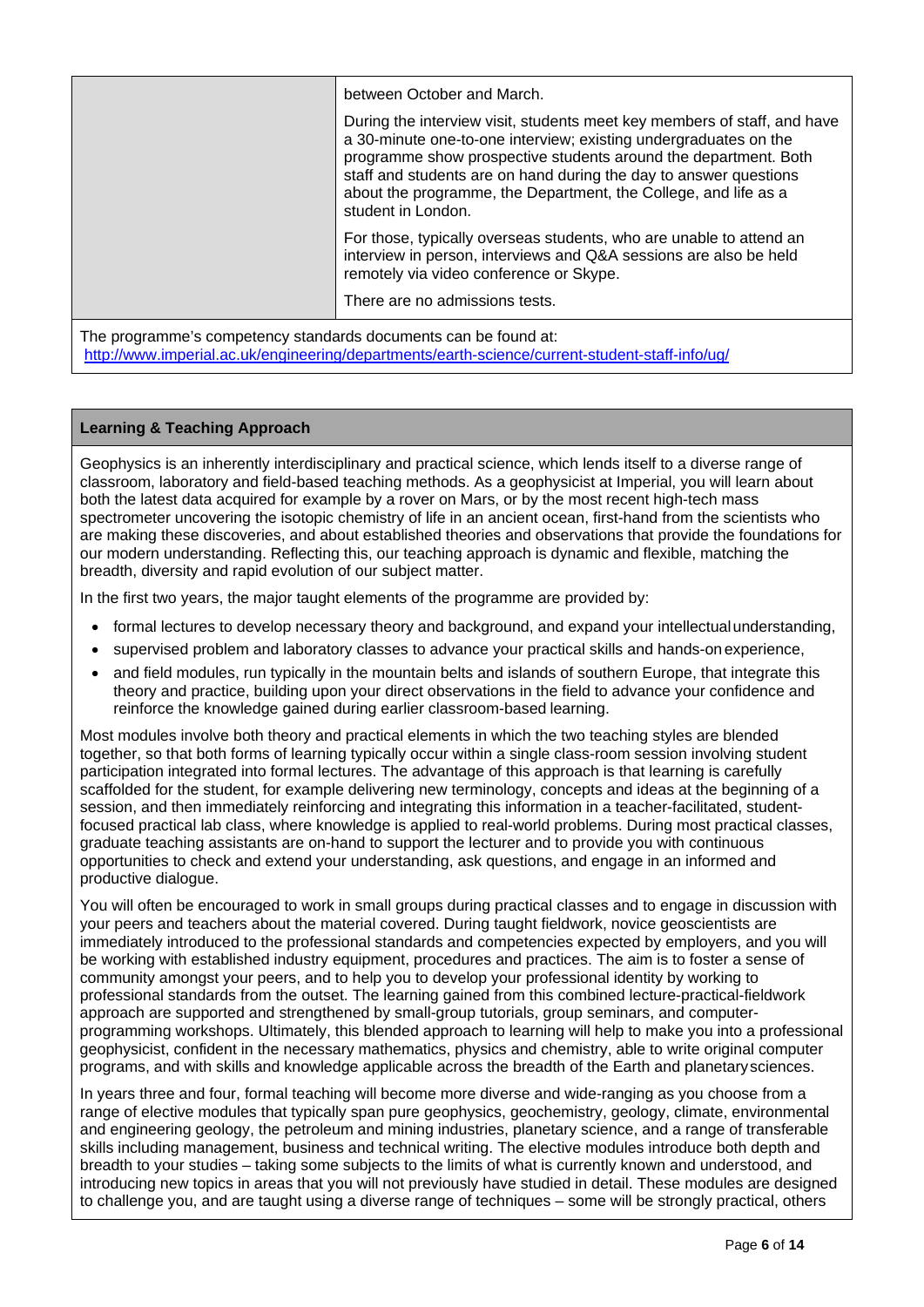will be predominantly theoretical, and yet others will be project based.

For MSci students, the fourth and final year involves advanced taught modules and the major MSci research project. The results of many MSci projects are of publishable quality, and some are published in peer-reviewed academic journals. MSci projects vary hugely from student to student, and may involve almost any combination of fieldwork, laboratory experiment, computer simulation, theory and practical work. An MSci project will develop your high-level transferable skills in scientific research, synthesis, analysis, collaboration and project management, help you to master some advanced techniques, technologies and ideas, and expose you to rigours of solving real difficult scientific and technical problems in a finite time. The MSci-year is completed by your choice of either: an advanced geological field trip that seeks to understand the structure, evolution and processes occurring within an actively forming and deforming mountain belt; recently this field trip has been run in the Italian Apennines, or a group seismic processing and inversion project in which small teams compete to learn the most about the sub-surface from a particular suite of seismic data.

Throughout the programme, a number of workshops, tutorials and other activities run that are designed to build a particular focus, and develop particular skills, in each year. These are:

- Year 1 Science Focus: builds core skills in geoscience, mathematics, physics andchemistry.
- Year 2 Engineering Focus: builds awareness of society, industry, and practical solutions toproblems.
- Year 3 Professional Focus: develops skills in communication, presentation, teamwork, problemsolving and project management.
- Year 4 Research Focus: develops skills in project design, advanced research methods, and frontier geoscience, and actively explores the scientific boundaries of human knowledge.

Throughout the programme, extensive use is made of technology to enhance and support you in the classroom, during private study, and on fieldwork. If, for example, you choose to take an elective module that covers processes on another planet, then you may find yourself involved in a virtual field trip to the surface of that planet, or if you study advanced seismic interpretation, then you will be using advanced 3D commercial software to explore the subsurface of the Earth for valuable resources. Lecturers also seek to integrate technology into their day-to-day teaching, using online voting, instructional videos and e-books to support and diversify your learning experience.

### **Workload**

Module size at Imperial is measured in **ECTS** (European Credit Transfer System) credits. One [ECTS](https://www.imperial.ac.uk/study/ug/apply/our-degrees/) represents about 25 hours of student effort for a typical conscientious student, including formal teaching, fieldwork, private study, examination preparation and assessment. A full academic year involves 60 ECTS, or about 1500 hours of study in total.

A typical module taught over one term will be worth 5 ECTS. It will involve about 30 hours of formal teaching in lectures, practicals, tutorials and workshops, about 64 hours of coursework, problem solving, private study and project work, and about 30 hours of revision for a one-hour examination. There is significant variation in this balance between different modules, but all modules of equivalent value involve similar levels of commitment and workload.

Lectures, practicals and other formal activities take place on weekdays only, with Wednesday afternoons normally remaining free. There is no teaching at weekends except for field modules that are run outside London; these typically run for ten to twelve days and so nearly always involve a weekend spent on fieldwork. We do not normally schedule teaching out of term time, though it can sometimes be necessary for field modules to run into vacations because of practical restrictions on accommodation, transport or even the state of the tide at coastal locations. Although it is possible to complete the independent geological project entirely within term time, many students chose to extend this highly rewarding field project into the summer vacation between years two and three.

#### **Assessment Strategy**

#### Assessment Methods

You will have already experienced various forms of academic assessment during your previous education. At Imperial, we use assessment in two ways: *Formative assessment* is used to develop your skills, knowledge and understanding, and to help you judge your own progress; formative assessment does not contribute to your final marks and class of degree awarded. *Summative assessment* involves formal assessment of your work, through examination, coursework and project work; summative assessment does contribute to your final result.

Formative assessment is provided throughout the programme in a variety of forms. Almost all practical classes, problem classes, workshops, and field trips involve formative assessment throughout, supported by direct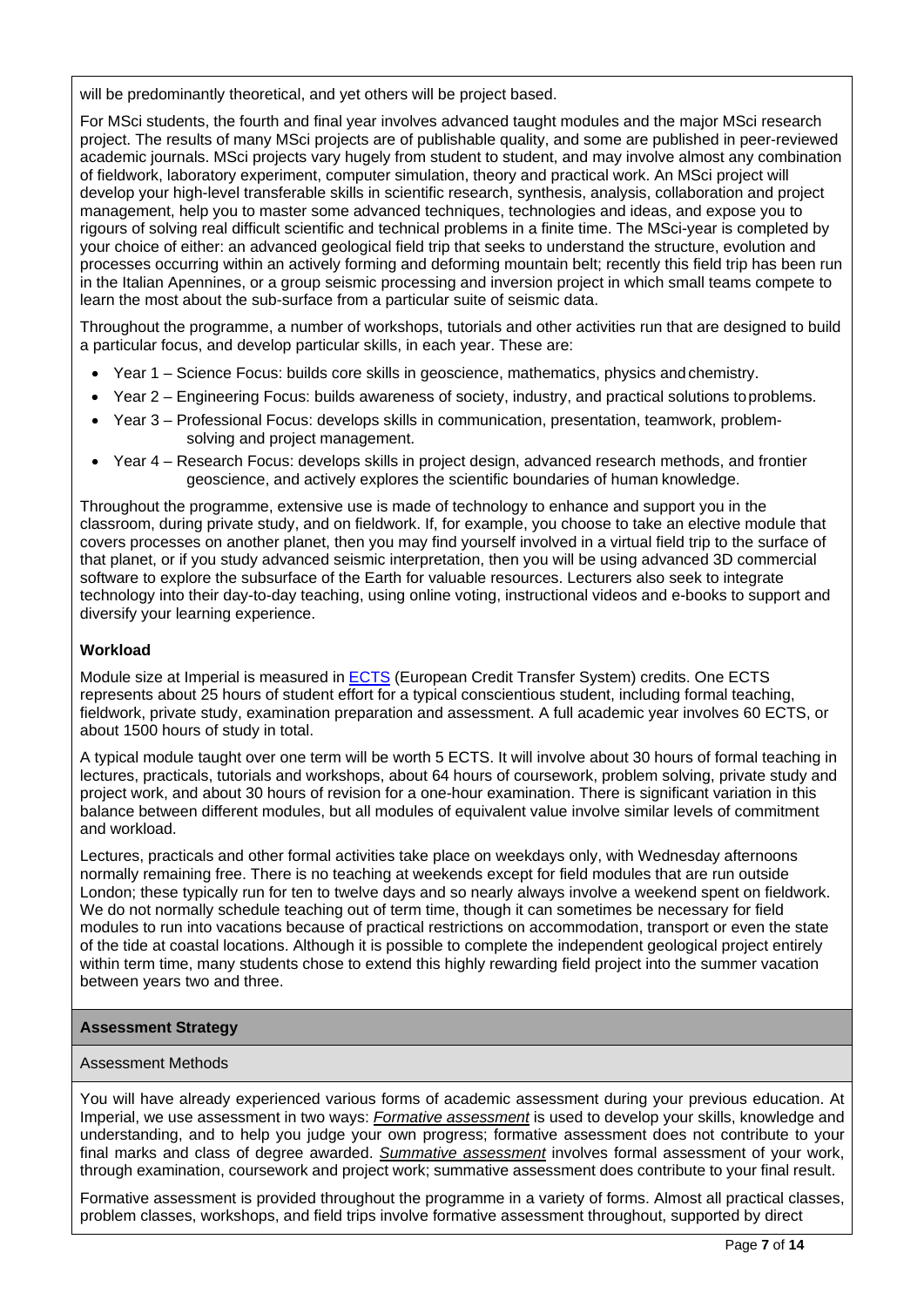verbal feedback from lectures and graduate teaching assistants in the classroom, the provision of worked examples and correct solutions for practicals and coursework, and written comments in field and laboratory notebooks. Fieldwork provides ample opportunity for formative feedback, as students and teachers engage in dialogue in the field. Many lectures involve mini tests, and other forms of rapid assessment within the lecture or associated practical class, and tutorial work and small independent projects in the first two years provide morestructured formative assessment.

Summative assessment is provided through formal written examinations, practical examinations, assessed coursework, and independent project, laboratory and fieldwork reports. The independent project may also be assessed by oral examination, and some specialist elective modules may involve assessment of oral presentations, posters and team performance.

The exact balance of summative assessment through the programme depends upon which elective modules are taken, but is likely to be approximately:

|        | Coursework | Practical | Examination |
|--------|------------|-----------|-------------|
| Year 1 | 10%        | 20%       | 70%         |
| Year 2 | 10%        | 30%       | 60%         |
| Year 3 | 5%         | 40%       | 55%         |
| Year 4 | 5%         | 55%       | 40%         |

Coursework: unsupervised written assessment such as essays and problem sheets – typically you will conduct coursework independently outside normal timetabled classes.

- Practical: assessment of your performance in timetabled practical, laboratory and field classes, and in major projects – typically assessment is through project reports, field and laboratory notebooks, verbal and poster presentations, oral examinations, and group exercises.
- Examination: invigilated assessment, including practical examinations and supervised in-class tests as well as conventional written examinations – typically you will answer previously unseen questions in a fixed time period.

In Geophysics, several examinations will have a strong practical element. As the programme progresses, the importance of examination decreases, and more weight is placed upon performance in independent projects.

## Academic Feedback Policy

Timely, well-structured, relevant feedback is an integral part of the learning process; it is prioritised by teachers and highly valued by students in Earth Science and Engineering. Feedback is provided frequently and in many different formats throughout the programme. Both written and verbal feedback is provided during practical and problem classes, in workshops, in tutorials, during field work, and in response to assessed and unassessed coursework. Much of this feedback is instant; it occurs as students are engaging with the task, and helps them to check their understanding, and evaluate their own progress, in real time. For example, during fieldwork, verbal feedback is provided constantly throughout the working day, allowing students to change and improve their learning approaches in an iterative fashion. Students are encouraged to reflect and act upon their feedback, particularly with regard to their written projects in years one, two and three, which build in complexity and difficulty. Written feedback on minor coursework is normally be provided within two weeks ofsubmission.

Feedback will normally be individual on assessed summative coursework and project work, and will normally be generic on unassessed formative coursework, provided verbally or in writing, typically during the next teaching session or delivered online. Feedback on major projects will normally be provided within five weeks in term time; this is typically written feedback focussed on how the student could improve the work for thefuture

Generic feedback is provided on all examinations, once summative marks are released; where appropriate, individuals can request to be given supervised access to their exam scripts. The College's Policy on Academic Feedback and guidance on issuing provisional marks to students is available at:

[www.imperial.ac.uk/about/governance/academic-governance/academic-policy/exams-and-assessment/](http://www.imperial.ac.uk/about/governance/academic-governance/academic-policy/exams-and-assessment/)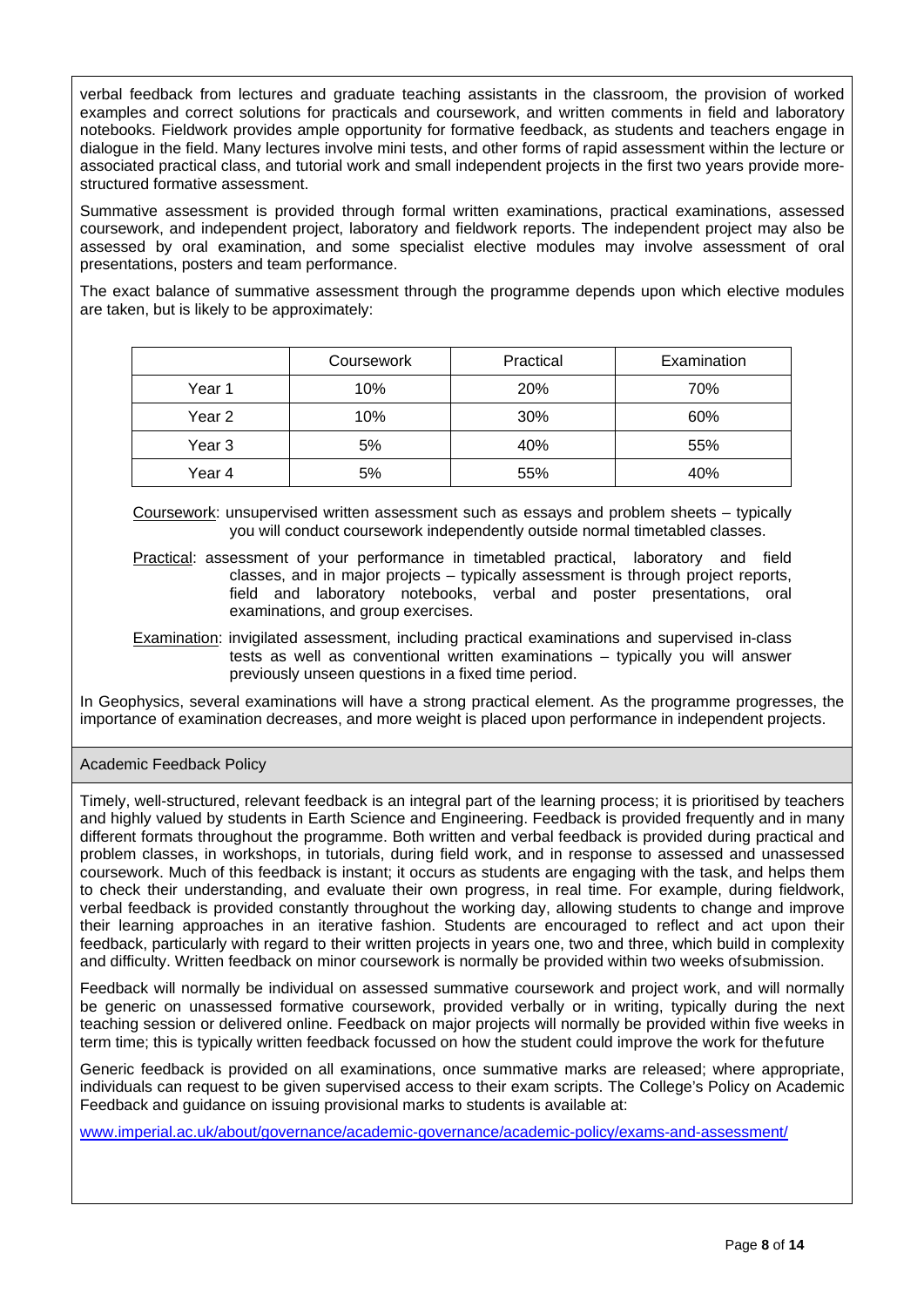#### Re-sit Policy

The College's Policy on Re-sits is available at: [www.imperial.ac.uk/student-records-and-data/for-current](http://www.imperial.ac.uk/student-records-and-data/for-current-students/undergraduate-and-taught-postgraduate/exams-assessments-and-regulations/)[students/undergraduate-and-taught-postgraduate/exams-assessments-and-regulations/](http://www.imperial.ac.uk/student-records-and-data/for-current-students/undergraduate-and-taught-postgraduate/exams-assessments-and-regulations/)

#### Mitigating Circumstances Policy

The College's Policy on Mitigating Circumstances is available at: [www.imperial.ac.uk/student-records-and](http://www.imperial.ac.uk/student-records-and-data/for-current-students/undergraduate-and-taught-postgraduate/exams-assessments-and-regulations/)[data/for-current-students/undergraduate-and-taught-postgraduate/exams-assessments-and-regulations/](http://www.imperial.ac.uk/student-records-and-data/for-current-students/undergraduate-and-taught-postgraduate/exams-assessments-and-regulations/)

#### Additional Programme Costs

This section should outline any additional costs relevant to this programme which are not included in students' tuition fees.

| Description    | Mandatory/Optional | Approximate cost |
|----------------|--------------------|------------------|
| Field clothing | Mandatory          | £150 total       |

Funding is available for students who may require additional support towards mandatory fieldwork costs. You should refer to the departmental webpages for the latest funding schemes and application deadlines:

<https://www.imperial.ac.uk/earth-science/current-student-staff-info/ug/> (see Funding & Scholarships tab)

**Important notice**: The Programme Specifications are the result of a large curriculum and pedagogy reform implemented by the Department and supported by the Learning and Teaching Strategy of Imperial College London. The modules, structure and assessments presented in this Programme Specification are correct at time of publication but might change as a result of student and staff feedback and the introduction of new or innovative approaches to teaching and learning. You will be consulted and notified in a timely manner of any changes to this document.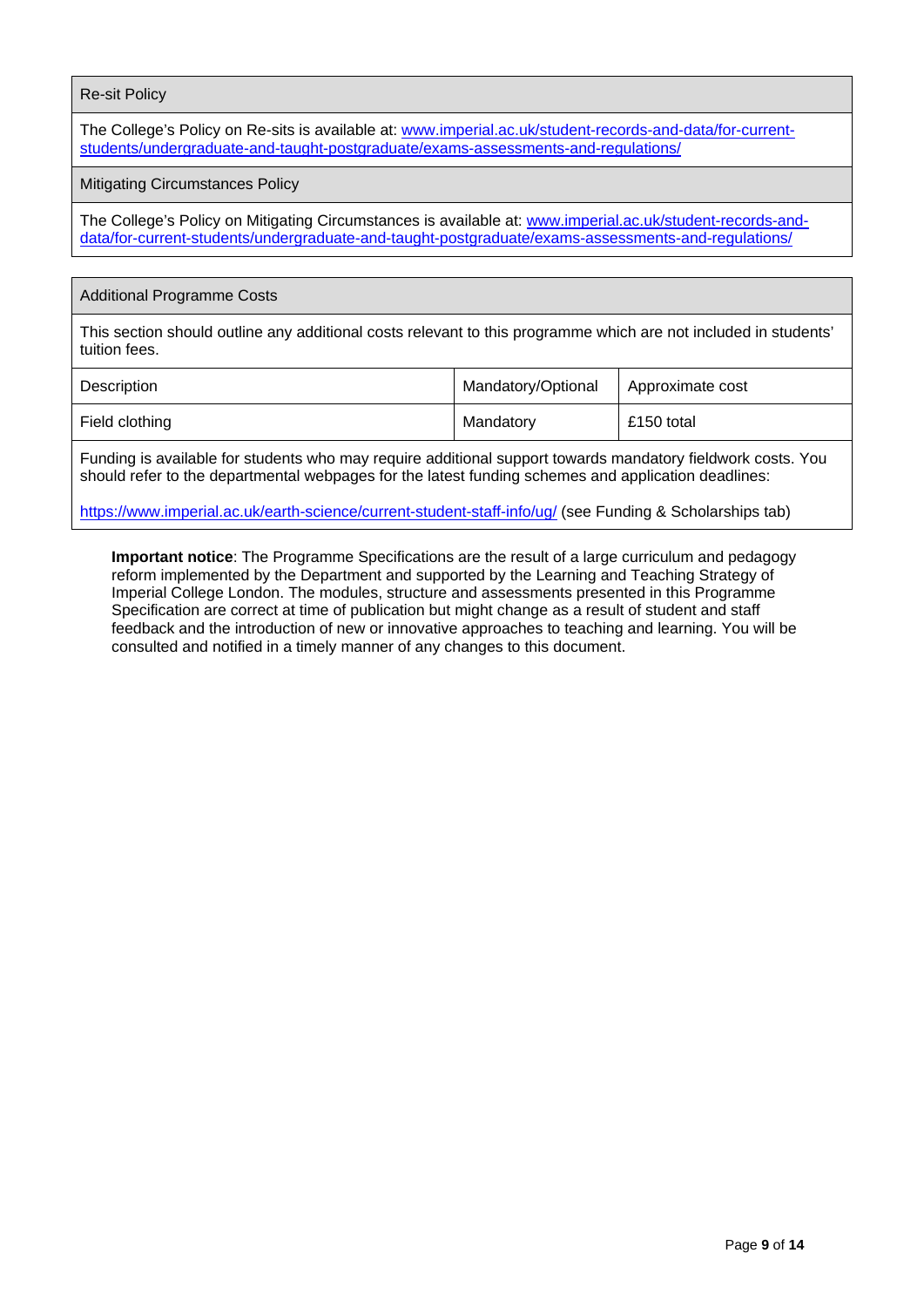| <b>Programme Structure<sup>1</sup></b> |  |
|----------------------------------------|--|
|----------------------------------------|--|

## **Year 1 – FHEQ Level 4**

Students study all core and compulsory modules, and one elective module from group B.

| Code                | <b>Module Title</b>                     | Core/<br>Compulsory/<br>Elective | Group | Term           | Credits |
|---------------------|-----------------------------------------|----------------------------------|-------|----------------|---------|
| EART40001           | Dynamic Earth and Planets               | Core                             |       | 1 & 2          | 7.5     |
| EART40002           | <b>Stratigraphy and Geomaterials</b>    | Core                             |       | 1              | 7.5     |
| EART40005           | Maths Methods 1                         | Core                             |       | $\mathbf 1$    | 5       |
| EART40008           | Deforming the Earth                     | Core                             |       | $\overline{2}$ | 5       |
| EART40010           | Geology in the Field                    | Core                             |       | 3              | 7.5     |
| EART40011           | <b>Physical and Surface Processes</b>   | Core                             |       | 2              | 7.5     |
| EART40012           | <b>Volcanism and Internal Processes</b> | Core                             |       | 2              | 5       |
| EART40005           | Maths Methods 2                         | Core                             |       | $\overline{2}$ | 5       |
| EART40003           | <b>Programming for Geoscientists</b>    | Compulsory                       |       | 1              | 5       |
| EART40006           | <b>Chemistry for Geoscientists</b>      | Elective                         | B     | 1              | 5       |
| EART40007           | Low Temperature Geochemistry            | Elective                         | B     | 1              | 5       |
| <b>Credit Total</b> |                                         |                                  |       |                | 60      |

| Year 2 - FHEQ Level 5<br>Students study all core and compulsory modules. |                                      |                    |       |       |                |
|--------------------------------------------------------------------------|--------------------------------------|--------------------|-------|-------|----------------|
| Code                                                                     | Module Title                         | Core<br>Compulsory | Group | Term  | <b>Credits</b> |
| EART50001                                                                | Solar System Science                 | Core               |       | 1     | 5              |
| EART50002                                                                | <b>High-temperature Geochemistry</b> | Core               |       | 1     | 5              |
| EART50004                                                                | <b>Pure and Applied Geophysics</b>   | Core               |       | 1 & 2 | 7.5            |
| EART95006                                                                | <b>Field Geophysics</b>              | Core               |       | 2 & 3 | 10             |
| EART50010                                                                | Maths for Scientists and Engineers   | Core               |       | 1 & 2 | 7.5            |
| EART50011                                                                | Mechanics and Waves                  | Core               |       | 1 & 2 | 7.5            |

<span id="page-9-0"></span><sup>1</sup>**Core** modules are those which serve a fundamental role within the curriculum, and for which achievement of the credits for that module is essential for the achievement of the target award. Core modules must therefore be taken and passed in order to achieve that named award. **Compulsory** modules are those which are designated as necessary to be taken as part of the programme syllabus. Compulsory modules can be compensated. **Elective** modules are those which are in the same subject area as the field of study and are offered to students in order to offer an element of choice in the curriculum and from which students are able to select. Elective modules can be compensated.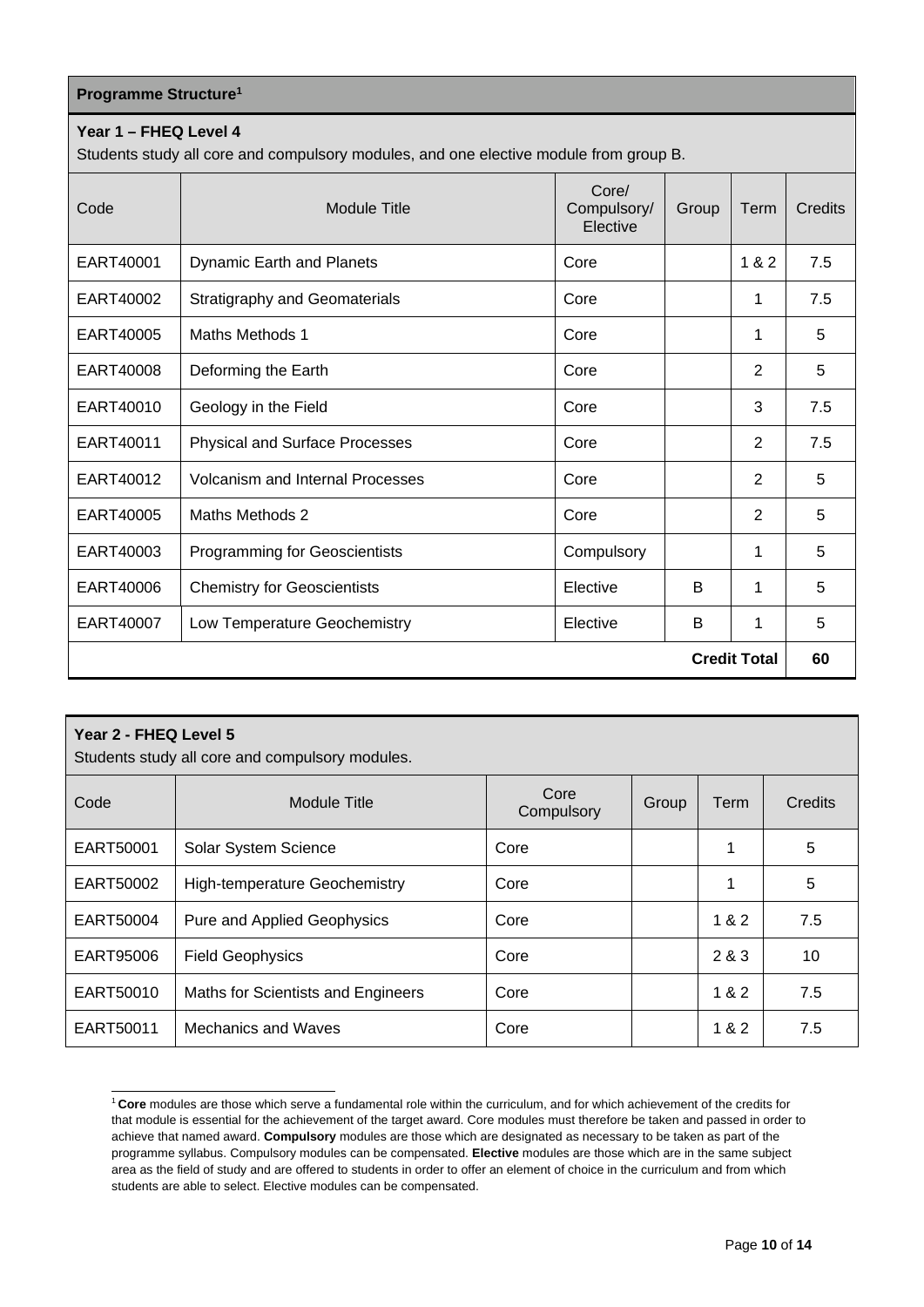| EART50018           | Seismology and Numerical Methods        | Core       |  |   | 7.5 |
|---------------------|-----------------------------------------|------------|--|---|-----|
| EART50003           | Maps and Structures                     | Compulsory |  |   | 5   |
| EART50009           | <b>Remote Sensing Earth and Planets</b> | Compulsory |  | 2 | 5   |
| <b>Credit Total</b> |                                         |            |  |   | 60  |

# **Year 3 - FHEQ Level 6**

Students study all core and compulsory modules, plus two modules from group C, one elective from group H, and four modules from group D. Students may take a maximum of three level-7modules.

Students must have earned 60 ECTS at Level 7 by the end of Year 4.

| Code                | Module Title                      | Core<br>Elective<br>Compulsory | Group | Term          | Level | Credits |
|---------------------|-----------------------------------|--------------------------------|-------|---------------|-------|---------|
| EART60001           | Independent Project               | Core                           |       | 1             | 6     | 15      |
|                     | I-Explore                         | Compulsory                     |       | $1$ &/or<br>2 | 6     | 5       |
| EART60004           | Seismic Techniques                | Elective                       | C     | 1             | 6     | 5       |
| EART60004           | <b>Continental Tectonics</b>      | Elective                       | C     | 1             | 6     | 5       |
| EART60003           | Climate                           | Elective                       | C     | 1             | 6     | 5       |
| EART60005           | <b>Advanced Remote Sensing</b>    | Elective                       | C     | 1             | 6     | 5       |
| EART60023           | Seismic Processing                | Elective                       | H     | 3             | 6     | 5       |
| EART60006           | Integrated Advanced Field Geology | Elective *                     | H     | 3             | 6     | 5       |
| <b>Credit Total</b> |                                   |                                |       | 60            |       |         |

## **Year 4 - FHEQ Level /7**

Students study all core modules, one elective from group J, and five modules from group D – see table below. Students may take a maximum of three level-6 modules which may include I-Explore as an elective for credit.

Students must have earned 60 ECTS at Level 7 by the end of Year 4.

| Code                                                                                                                                                            | Module Title                                       | Core<br>Elective | Group | Term | Level | Credits |
|-----------------------------------------------------------------------------------------------------------------------------------------------------------------|----------------------------------------------------|------------------|-------|------|-------|---------|
| EART70009                                                                                                                                                       | MSci Independent Project                           | Core             |       |      | 7     | 30      |
| EART70157                                                                                                                                                       | Geophysics Synthesis Group Project                 | Elective         | J     | 3    | 7     | 5       |
| EART70019                                                                                                                                                       | Field Geology of an Active Mountain<br><b>Belt</b> | Elective *       | J     | 3    | 7     | 5       |
| <b>Credit Total</b>                                                                                                                                             |                                                    |                  |       |      |       | 60      |
| Year 3/4 - FHEQ Level 6/7 - Group D electives<br>Different sub-sets of modules are offered each year, with a minimum of 12 elective modules normally available. |                                                    |                  |       |      |       |         |

| Code      | Module Title                    | Core<br>Elective | Group | Term | Level | <b>Credits</b> |
|-----------|---------------------------------|------------------|-------|------|-------|----------------|
| EART60008 | Mining Environmental Management | Elective         |       |      |       | ა              |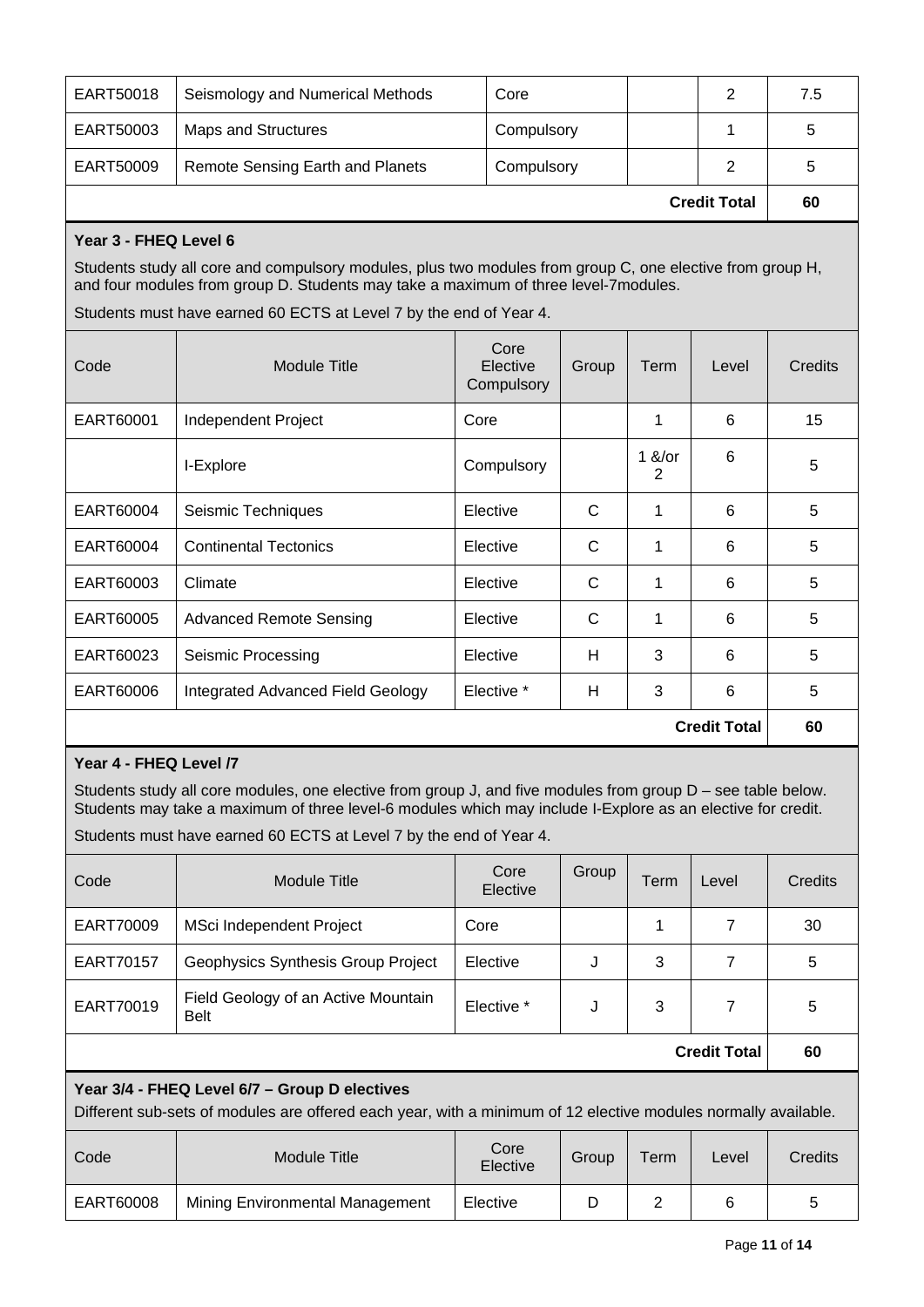| EART60009 | Ore Deposits                                           | Elective * | D | 2                | 6              | 5 |
|-----------|--------------------------------------------------------|------------|---|------------------|----------------|---|
| EART60011 | <b>Environmental Seminars</b>                          | Elective   | D | 2                | 6              | 5 |
| EART60010 | Hydrogeology and Fluid Flow                            | Elective   | D | 2                | 6              | 5 |
| EART60028 | <b>Tectonics of the Oceans</b>                         | Elective   | D | $\overline{2}$   | 6              | 5 |
| EART60024 | <b>Planetary Surfaces</b>                              | Elective   | D | 2                | 6              | 5 |
| EART60014 | <b>Advanced Programming</b>                            | Elective   | D | $\overline{2}$   | 6              | 5 |
| EART60021 | Gravity, Magnetism and Orbital<br>Dynamics             | Elective   | D | $\overline{2}$   | 6              | 5 |
| EART60016 | Geological and Coastal Engineering                     | Elective   | D | $\overline{2}$   | 6              | 5 |
| EART60017 | Astrobiology                                           | Elective   | D | $\overline{2}$   | 6              | 5 |
| EART60018 | Earth Systems                                          | Elective   | D | $\overline{2}$   | 6              | 5 |
|           | I-Explore                                              | Elective   | D | $1 & 8$ /or<br>2 | 6              | 5 |
| EART96033 | <b>Advanced Applied Geophysics</b>                     | Elective   | D | 2                | 6              | 5 |
| EART97157 | <b>Planetary Chemistry</b>                             | Elective   | D | 2                | $\overline{7}$ | 5 |
| EART70155 | <b>Planetary Physics</b>                               | Elective   | D | $\overline{2}$   | $\overline{7}$ | 5 |
| EART70152 | Palaeobiology                                          | Elective * | D | $\overline{2}$   | $\overline{7}$ | 5 |
| EART70153 | Palaeoceanography                                      | Elective   | D | $\overline{2}$   | $\overline{7}$ | 5 |
| EART70008 | Geohazards                                             | Elective   | D | 2                | $\overline{7}$ | 5 |
| EART70048 | Geodynamics                                            | Elective   | D | $\overline{2}$   | $\overline{7}$ | 5 |
| EART70010 | <b>Applied Geomorphology</b>                           | Elective * | D | $\overline{2}$   | $\overline{7}$ | 5 |
| EART70049 | <b>Collisions and Craters</b>                          | Elective   | D | $\overline{2}$   | $\overline{7}$ | 5 |
| EART70012 | Meteorites                                             | Elective   | D | $\overline{2}$   | $\overline{7}$ | 5 |
| EART70013 | Geophysical Inversion                                  | Elective   | D | 2                | $\overline{7}$ | 5 |
| EART70014 | <b>Advanced Exploration Geophysics</b>                 | Elective   | D | $\overline{2}$   | $\overline{7}$ | 5 |
| EART70151 | <b>Geological Reactive Transport</b>                   | Elective   | D | $\overline{2}$   | $\overline{7}$ | 5 |
| EART70016 | <b>Minerals Processing</b>                             | Elective   | D | $\overline{2}$   | 7              | 5 |
| EART70050 | <b>Magmatic Processes and Products</b>                 | Elective * | D | 2                | $\overline{7}$ | 5 |
| EART6XXXX | Data Science and Machine Learning<br>for Geoscientists | Elective   | D | $\overline{2}$   | 6              | 5 |
| EART70015 | <b>Advanced Exploration Seismology</b>                 | Elective   | D | $\overline{2}$   | $\overline{7}$ | 5 |

\* These electives may not be suitable for some Geophysics students and may require additional preparation.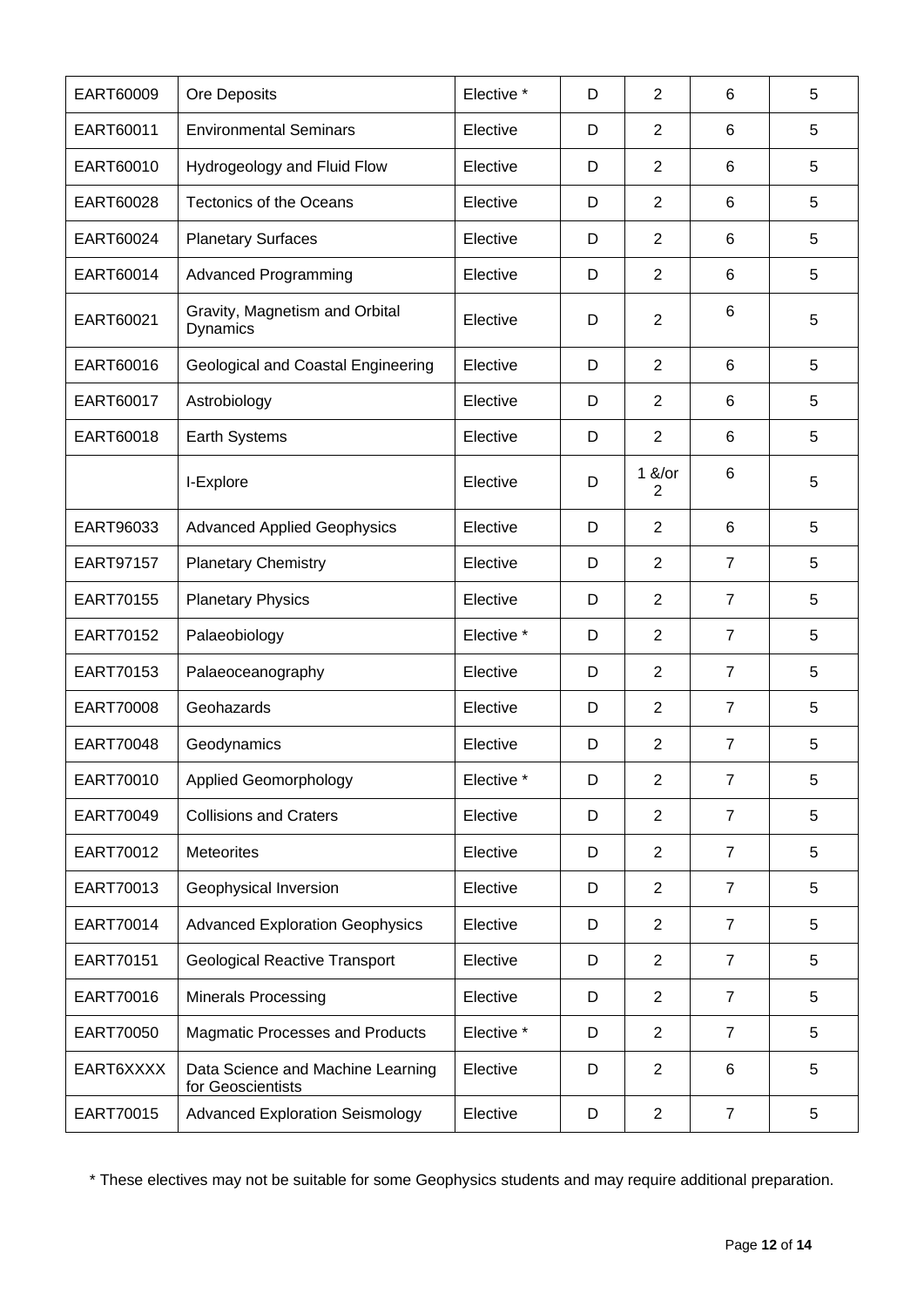Progression and Classification

#### **Progression**

- Year One: Candidates must achieve an aggregate mark of at least 40.00% for the year, must pass all core modules, and must have earned at least 60 ECTS credits for the year. No more than 15 ECTS may be earned as compensated passes during the year.
- Year Two: Candidates must achieve an aggregate mark of at least 40.00% for the year, must pass all core modules, and must have earned at least 60 ECTS credits for the year. No more than 15 ECTS may be earned as compensated passes during the year.

Additionally, for progression on the MSci, candidates must normally achieve an aggregate mark of at least 60.00%, weighted across years 1 and 2.

- Year Three: Candidates must achieve an aggregate mark of at least 40.00% for the year, must pass all core modules, must have earned at least 60 ECTS credits for the year, and must have earned at least 45 credits at level 6 or higher. No more than 15 ECTS may be earned as compensated passes during the year.
- Year Four: Candidates must achieve an aggregate mark of at least 50.00% for the year, must pass all core modules, must have earned at least 60 ECTS credits for the year, and must have earned at least 60 credits at level 7. No more than 15 ECTS may be earned as compensated passes during the year.
- The pass mark for modules at levels 4, 5 and 6 is 40.00%, and at level 7 is 50.00%.
- At the discretion of the Board of Examiners, compensated passes may be awarded in non-core modules at levels 4, 5 and 6 that have been awarded 30.00% or higher, and in non-core modules at level 7 that have been awarded 40.00% or higher. Compensated passes are not allowed in core modules. Marks for modules awarded a compensated pass are included in year aggregate marks.
- A single compulsory I-Explore co-curricular module must be taken, and subsequently passed or awarded a compensated fail, but will not be included in calculating the aggregate mark for the year. If optional additional co-curricular modules are taken for credit, then their marks will be included in calculating the aggregate mark for the year.
- The marks for both level-6 and level-7 modules are included in calculating aggregate marks in both years 3 and 4.

## **Classification**

The marks from modules in each year contribute towards the final degree classification using the weighting:

|         | <b>BSc</b> | MSci   |
|---------|------------|--------|
| Year 1: | 7.50%      | 7.50%  |
| Year 2: | 35.00%     | 20.00% |
| Year 3: | 57.50%     | 36.25% |
| Year 4: |            | 36.25% |

Final degrees are classified as:

| <u>First:</u> | 70.00% or above for the average weighted module results |
|---------------|---------------------------------------------------------|
| Upper Second: | 60.00% or above for the average weighted module results |
| Lower Second: | 50.00% or above for the average weighted module results |
| Third:        | 40.00% or above for the average weighted module results |

Please find the full Academic Regulations at [https://www.imperial.ac.uk/about/governance/academic](https://www.imperial.ac.uk/about/governance/academic-governance/regulations/)[governance/regulations/. P](https://www.imperial.ac.uk/about/governance/academic-governance/regulations/)lease follow the prompts to find the set of regulations relevant to your programme of study.

Programme Specific Regulations

None